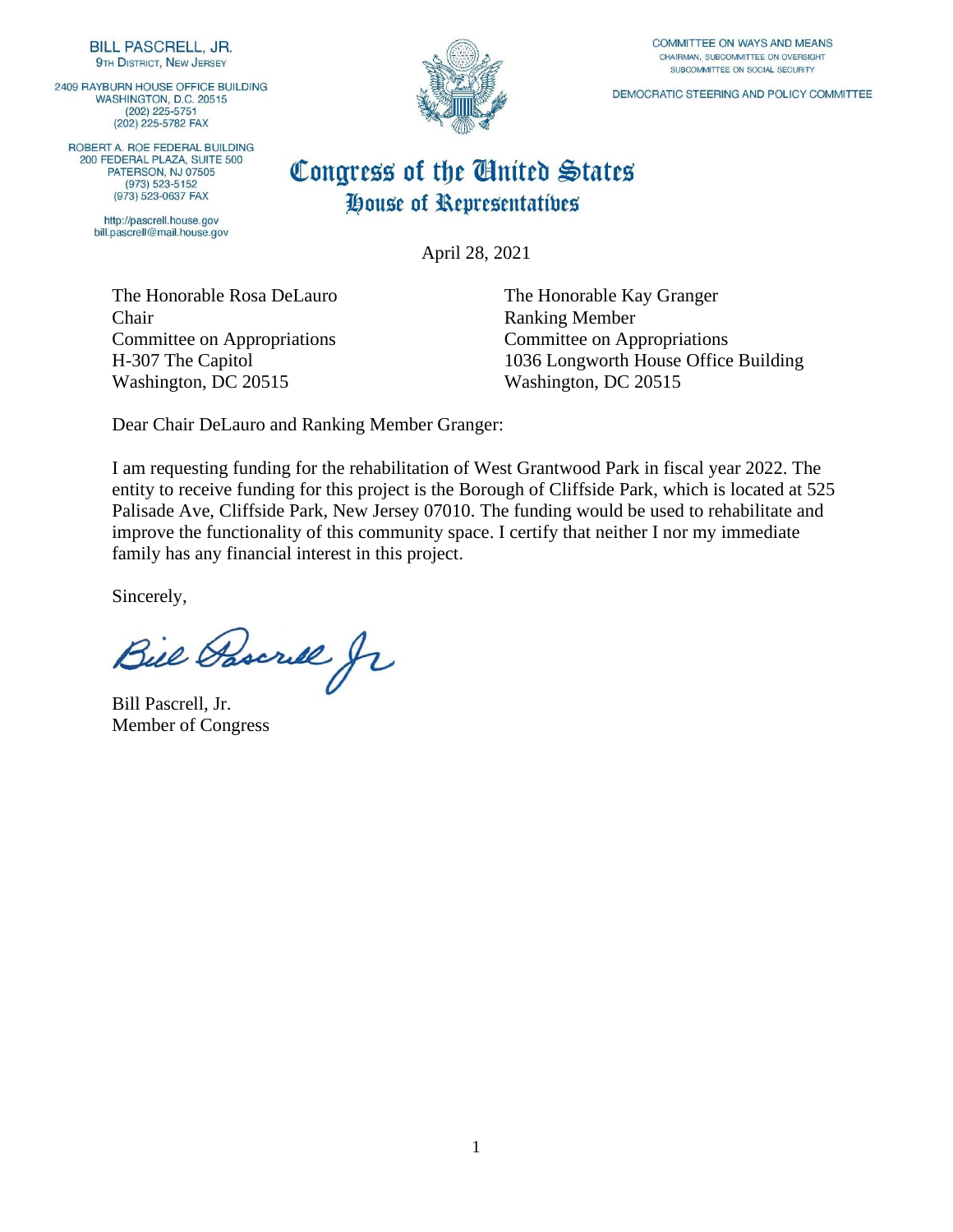2409 RAYBURN HOUSE OFFICE BUILDING WASHINGTON, D.C. 20515  $(202)$  225-5751 (202) 225-5782 FAX

ROBERT A. ROE FEDERAL BUILDING 200 FEDERAL PLAZA, SUITE 500 PATERSON, NJ 07505 (973) 523-5152 (973) 523-0637 FAX

> http://pascrell.house.gov bill.pascrell@mail.house.gov



COMMITTEE ON WAYS AND MEANS CHAIRMAN, SUBCOMMITTEE ON OVERSIGHT SUBCOMMITTEE ON SOCIAL SECURITY

DEMOCRATIC STEERING AND POLICY COMMITTEE

#### Congress of the United States House of Representatives

April 28, 2021

The Honorable Rosa DeLauro The Honorable Kay Granger **Chair** Ranking Member Committee on Appropriations Committee on Appropriations Washington, DC 20515 Washington, DC 20515

H-307 The Capitol 1036 Longworth House Office Building

Dear Chair DeLauro and Ranking Member Granger:

I am requesting funding for the Borough of Fort Lee's streetscape project in fiscal year 2022. The entity to receive funding for this project is the Borough of Fort Lee, which is located at 309 Main St, Fort Lee, New Jersey 07024. The funding would be used to maximize accessibility of multiple modes of transportation along a heavily utilized, yet dilapidated corridor. This project will maximize and enhance the pedestrian experience along Abbott Boulevard corridor, which is situated parallel to and between Palisade Avenue and Anderson Avenue. I certify that neither I nor my immediate family has any financial interest in this project.

Bill Pascrill fr

Bill Pascrell, Jr. Member of Congress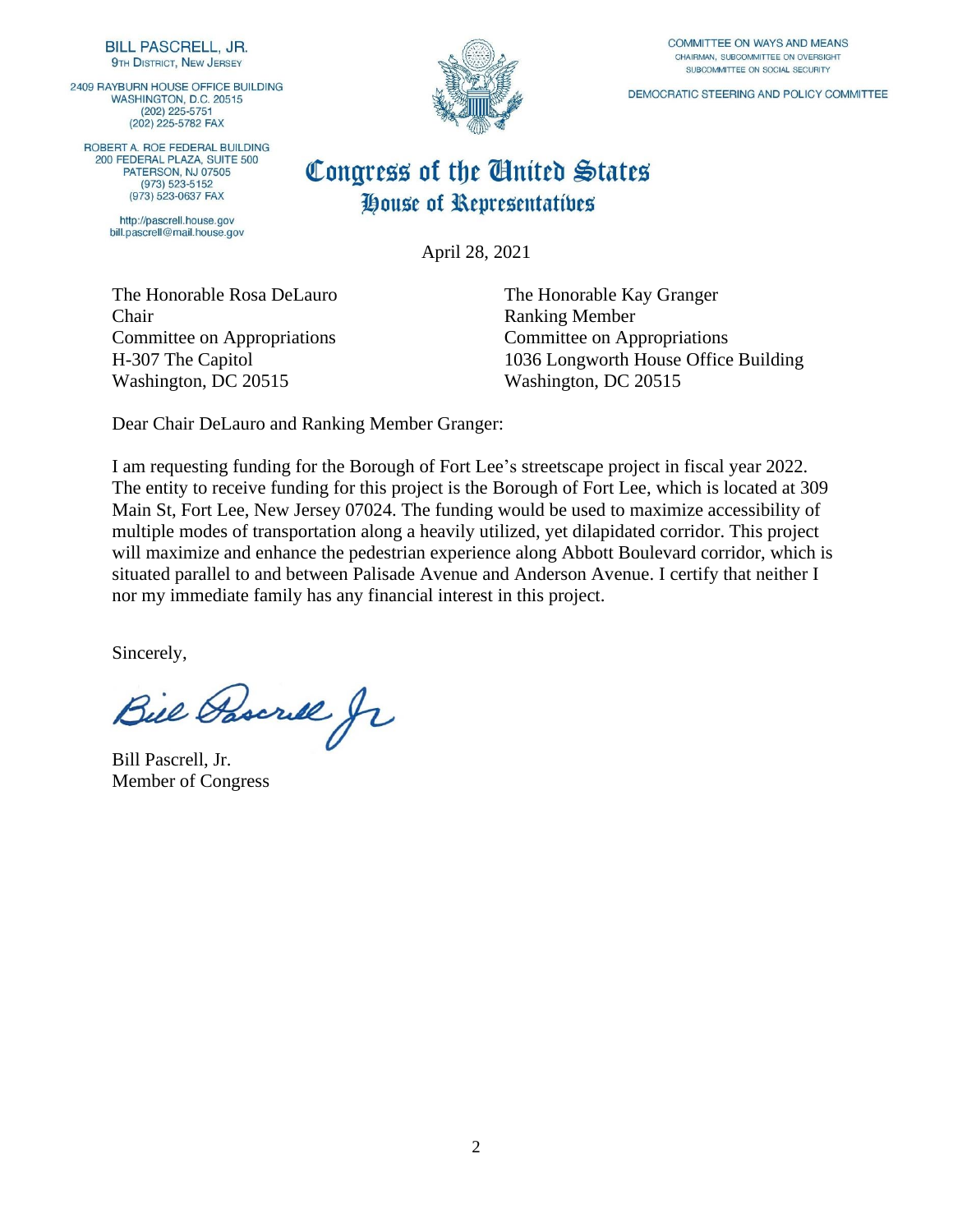2409 RAYBURN HOUSE OFFICE BUILDING WASHINGTON, D.C. 20515  $(202)$  225-5751 (202) 225-5782 FAX

ROBERT A. ROE FEDERAL BUILDING 200 FEDERAL PLAZA, SUITE 500 PATERSON, NJ 07505  $(973) 523 - 5152$ (973) 523-0637 FAX

> http://pascrell.house.gov bill.pascrell@mail.house.gov



COMMITTEE ON WAYS AND MEANS CHAIRMAN, SUBCOMMITTEE ON OVERSIGHT SUBCOMMITTEE ON SOCIAL SECURITY

DEMOCRATIC STEERING AND POLICY COMMITTEE

### Congress of the Cluited States House of Representatives

April 28, 2021

The Honorable Rosa DeLauro The Honorable Kay Granger Chairwoman Ranking Member 2358 Rayburn HOB 1016 Longworth HOB Washington, D.C. 20515 Washington, D.C. 20515

House Committee on Appropriations House Committee on Appropriations

Dear Chair DeLauro and Ranking Member Granger,

I am requesting \$250,000 for the Borough of Leonia's Strengthening Public Safety Communications Project in Fiscal Year 2022.

The entity to receive funding for this project is the Borough of Leonia, located at 312 Broad Avenue, Leonia, NJ 07605. The funding would be used to improve upon the overall communications capabilities for the Borough of Leonia's public safety teams by purchasing radio and communications technology for a unified communications center.

I certify that neither I nor my immediate family has any financial interest in this project.

Bill Pascrill fr

Bill Pascrell, Jr. Member of Congress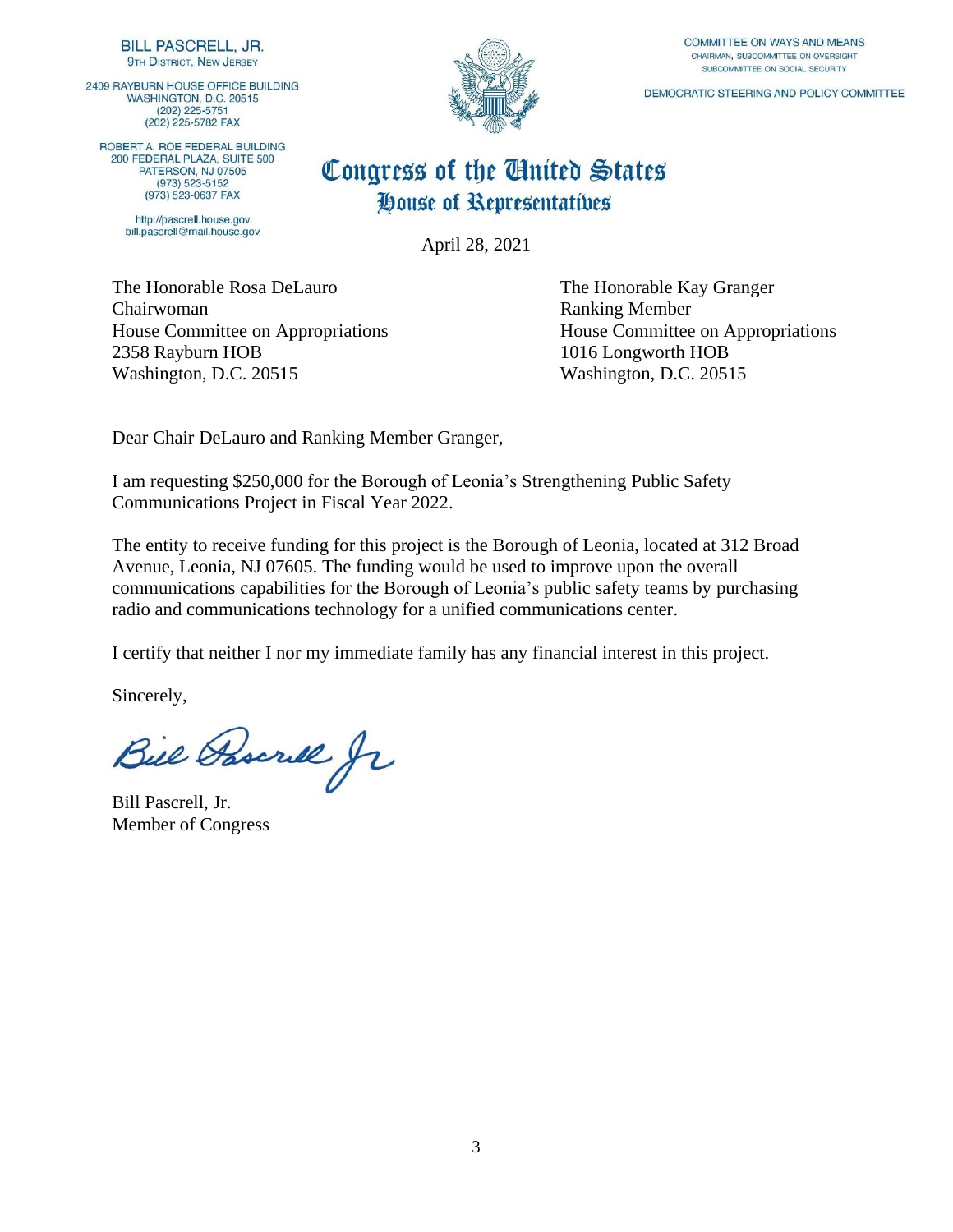2409 RAYBURN HOUSE OFFICE BUILDING WASHINGTON, D.C. 20515  $(202)$  225-5751 (202) 225-5782 FAX

ROBERT A. ROE FEDERAL BUILDING 200 FEDERAL PLAZA, SUITE 500 PATERSON, NJ 07505  $(973) 523 - 5152$ (973) 523-0637 FAX

> http://pascrell.house.gov bill.pascrell@mail.house.gov



COMMITTEE ON WAYS AND MEANS CHAIRMAN, SUBCOMMITTEE ON OVERSIGHT SUBCOMMITTEE ON SOCIAL SECURITY

DEMOCRATIC STEERING AND POLICY COMMITTEE

# Congress of the United States House of Representatives

April 28, 2021

Chair Ranking Member Committee on Appropriations Committee on Appropriations Washington, DC 20515 Washington, DC 20515

The Honorable Rosa DeLauro The Honorable Kay Granger H-307 The Capitol 1036 Longworth House Office Building

Dear Chair DeLauro and Ranking Member Granger:

I am requesting funding for the rehabilitation of Wrigley Park in fiscal year 2022. The entity to receive funding for this project is the City of Paterson, which is located at 155 Market St, Paterson, New Jersey 07505. The funding would be used to rehabilitate and improve the functionality of this community space. I certify that neither I nor my immediate family has any financial interest in this project.

Bill Pascrill Jr

Bill Pascrell, Jr. Member of Congress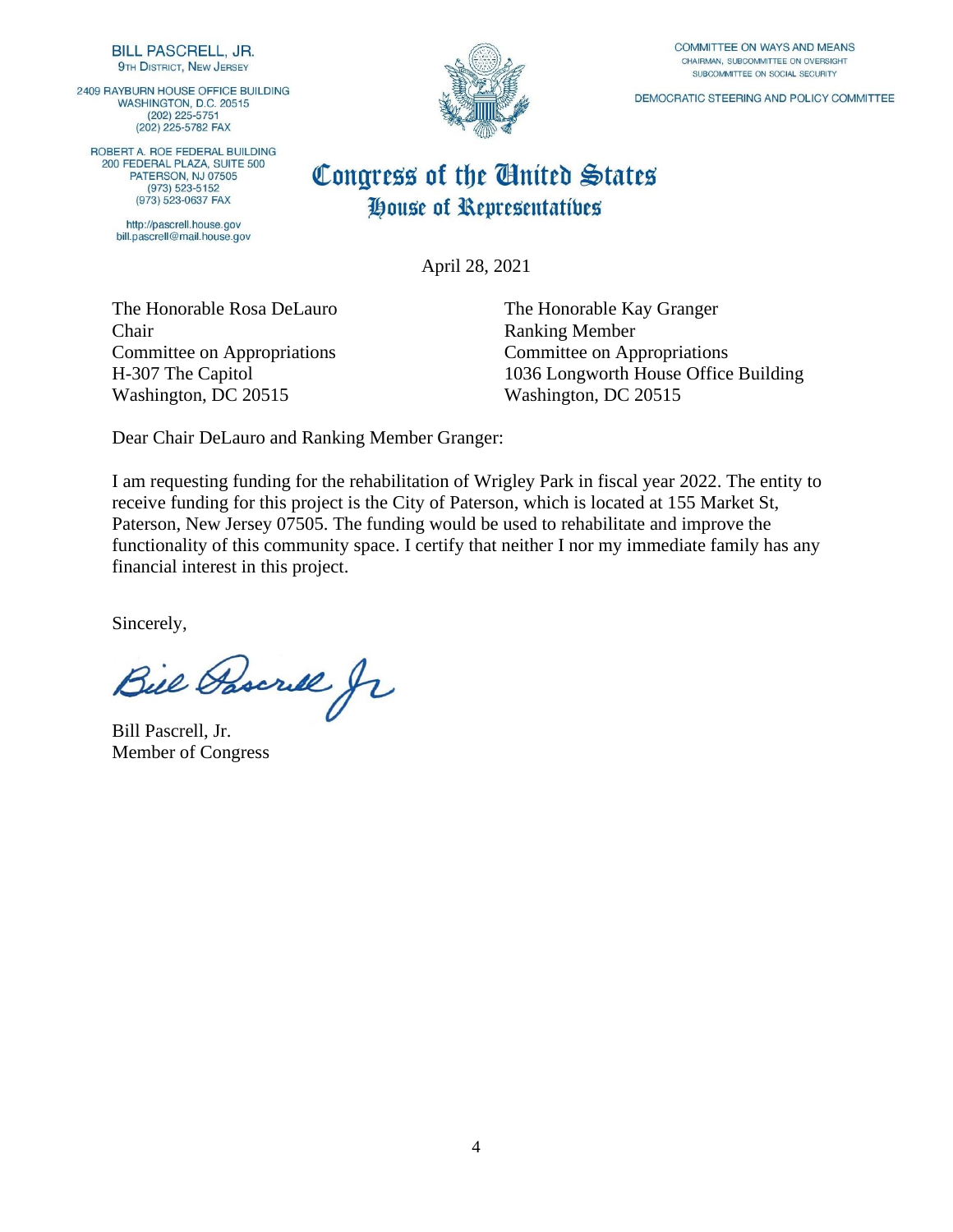2409 RAYBURN HOUSE OFFICE BUILDING WASHINGTON, D.C. 20515  $(202)$  225-5751 (202) 225-5782 FAX

ROBERT A. ROE FEDERAL BUILDING 200 FEDERAL PLAZA, SUITE 500 PATERSON, NJ 07505 (973) 523-5152 (973) 523-0637 FAX

> http://pascrell.house.gov bill.pascrell@mail.house.gov



COMMITTEE ON WAYS AND MEANS CHAIRMAN, SUBCOMMITTEE ON OVERSIGHT SUBCOMMITTEE ON SOCIAL SECURITY

DEMOCRATIC STEERING AND POLICY COMMITTEE

### Congress of the United States House of Representatives

April 28, 2021

The Honorable Rosa DeLauro The Honorable Kay Granger Chairwoman Ranking Member Committee on Appropriations Committee on Appropriations Washington, DC 20515 Washington, DC 20515

2358 Rayburn House Office Building 1016 Longworth House Office Building

Dear Chair DeLauro and Ranking Member Granger:

I am requesting funding for the Garfield Wellness Center in fiscal year 2022. The entity to receive funding for this project is the Greater Bergen County Action, Inc., located at 535 Midland Avenue, Garfield, NJ 07026.

The funding would be used to construct a free community health clinic in the City of Garfield that will provide primary, urgent, preventative and chronic care to the uninsured low-income residents of Bergen County.

I certify that neither I nor my immediate family has any financial interest in this project.

Bill Pascrill Jr

Bill Pascrell, Jr. Member of Congress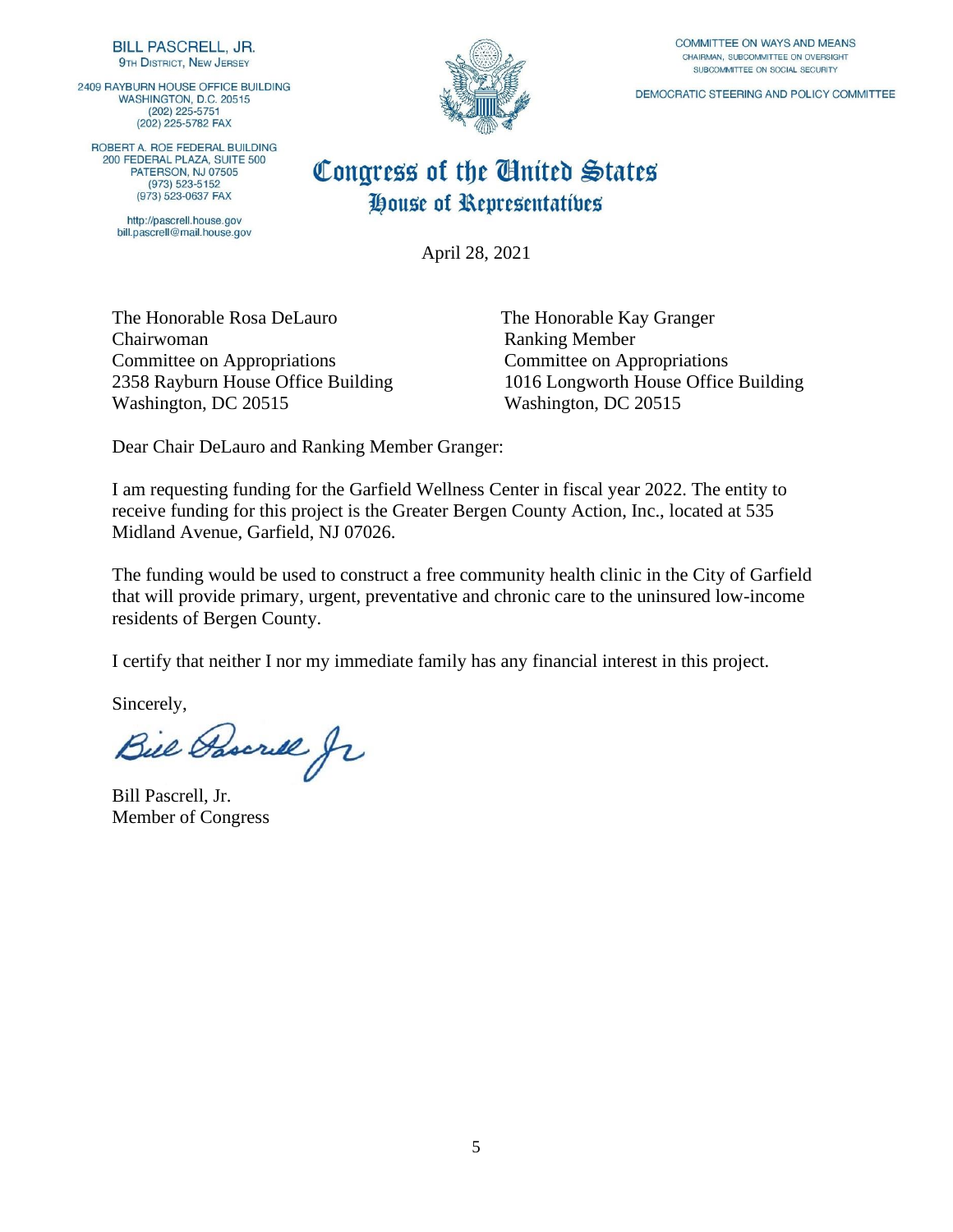2409 RAYBURN HOUSE OFFICE BUILDING WASHINGTON, D.C. 20515  $(202)$  225-5751 (202) 225-5782 FAX

ROBERT A. ROE FEDERAL BUILDING<br>200 FEDERAL PLAZA, SUITE 500 **PATERSON NJ 07505**  $(973) 523 - 5152$ (973) 523-0637 FAX

> http://pascrell.house.gov bill.pascrell@mail.house.gov



COMMITTEE ON WAYS AND MEANS CHAIRMAN, SUBCOMMITTEE ON OVERSIGHT SUBCOMMITTEE ON SOCIAL SECURITY

DEMOCRATIC STEERING AND POLICY COMMITTEE

### Congress of the United States House of Representatives

April 28, 2021

The Honorable Rosa DeLauro The Honorable Kay Granger Chairwoman Ranking Member Committee on Appropriations Committee on Appropriations Washington, DC 20515 Washington, DC 20515

2358 Rayburn House Office Building 1016 Longworth House Office Building

Dear Chair DeLauro and Ranking Member Granger:

I am requesting funding for Equipment for the Hackensack Meridian School of Medicine in fiscal year 2022. The entity to receive funding for this project is the Hackensack Meridian School of Medicine located at 340 Kingsland St., Nutley, NJ 07110.

The funding would be used to purchase training equipment for the School of Medicine.

I certify that neither I nor my immediate family has any financial interest in this project.

Bill Pascrill fr

Bill Pascrell, Jr. Member of Congress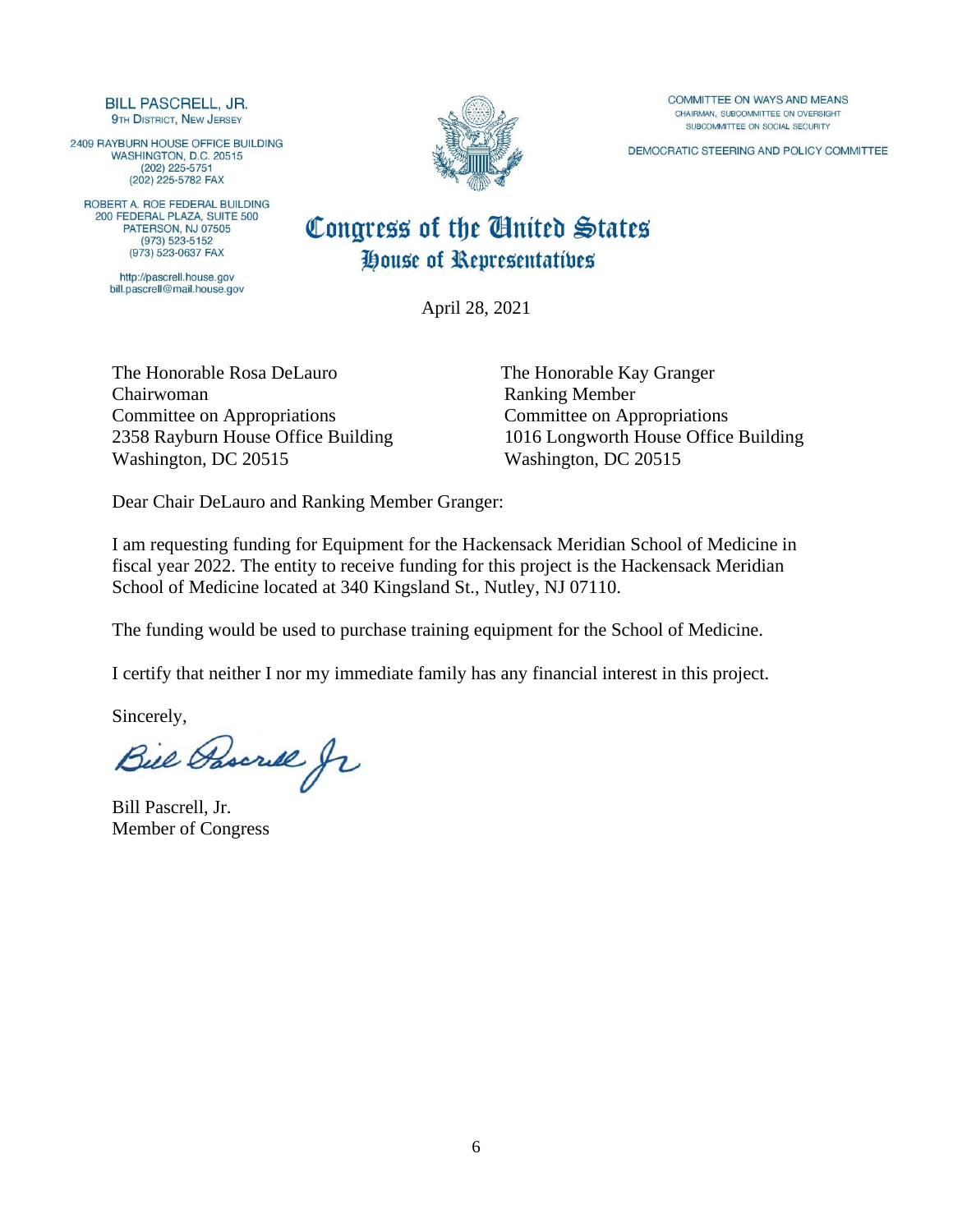2409 RAYBURN HOUSE OFFICE BUILDING WASHINGTON, D.C. 20515 (202) 225-5751 (202) 225-5782 FAX

ROBERT A. ROE FEDERAL BUILDING 200 FEDERAL PLAZA, SUITE 500 **PATERSON NJ 07505**  $(973) 523 - 5152$ (973) 523-0637 FAX

> http://pascrell.house.gov bill.pascrell@mail.house.gov



COMMITTEE ON WAYS AND MEANS CHAIRMAN, SUBCOMMITTEE ON OVERSIGHT SUBCOMMITTEE ON SOCIAL SECURITY

DEMOCRATIC STEERING AND POLICY COMMITTEE

### Congress of the United States House of Representatives

April 28, 2021

The Honorable Rosa DeLauro The Honorable Kay Granger Chairwoman Ranking Member Committee on Appropriations Committee on Appropriations Washington, DC 20515 Washington, DC 20515

2358 Rayburn House Office Building 1016 Longworth House Office Building

Dear Chair DeLauro and Ranking Member Granger:

I am requesting funding for the Northern New Jersey Post-Pandemic Employment and Skills Training Initiative in fiscal year 2022. The entity to receive funding for this project is the Passaic County Community College located at One College Boulevard, Paterson, New Jersey 07505.

The funding would be used to implement a model program designed to engage thousands of lowincome, minority residents in securing high-skill, high-wage employment in key industry sectors.

I certify that neither I nor my immediate family has any financial interest in this project.

Sincerely,<br>Bill Pascrill fr

Bill Pascrell, Jr. Member of Congress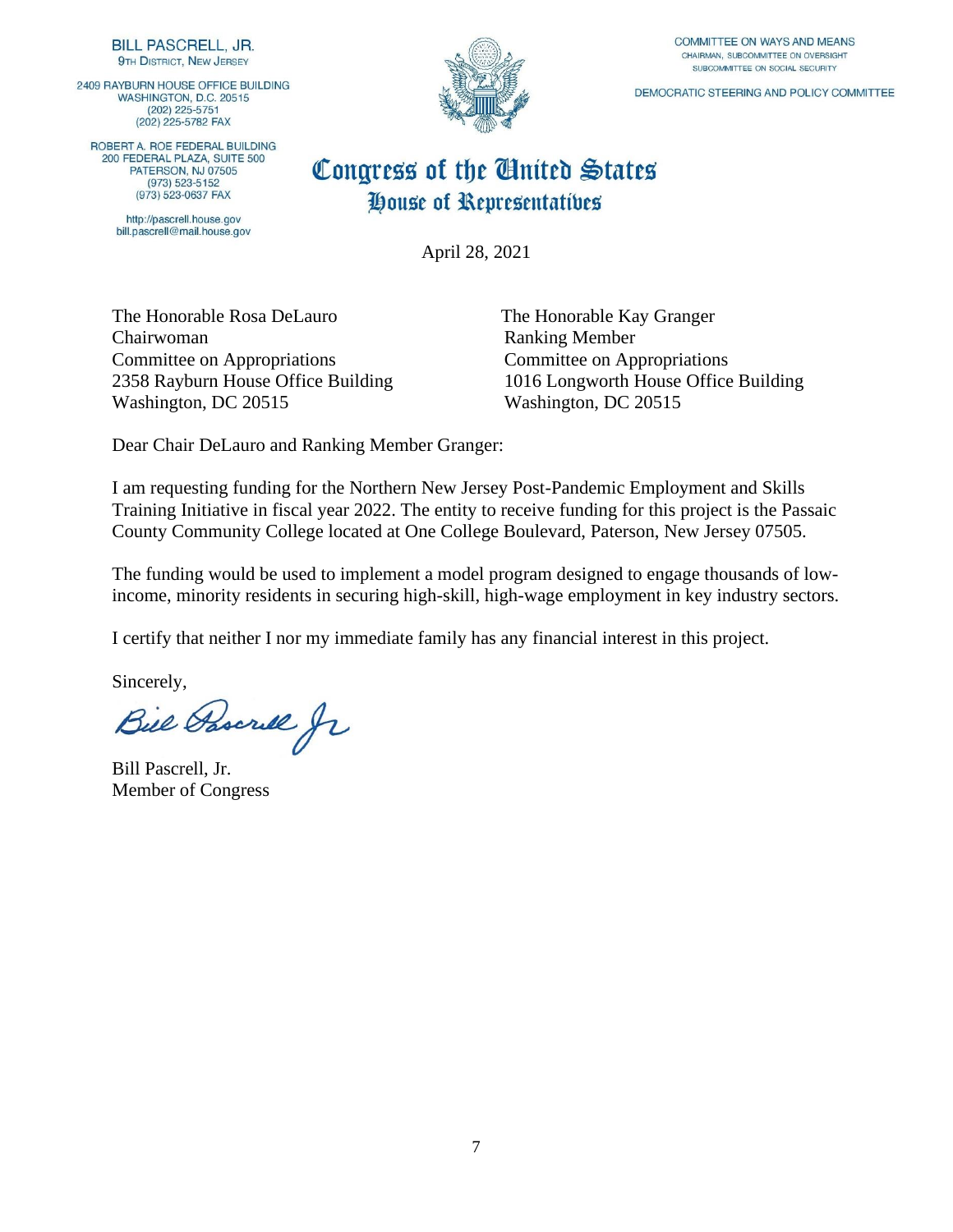2409 RAYBURN HOUSE OFFICE BUILDING WASHINGTON, D.C. 20515  $(202)$  225-5751 (202) 225-5782 FAX

ROBERT A. ROE FEDERAL BUILDING 200 FEDERAL PLAZA, SUITE 500 PATERSON, NJ 07505  $(973) 523 - 5152$ (973) 523-0637 FAX

> http://pascrell.house.gov bill.pascrell@mail.house.gov



COMMITTEE ON WAYS AND MEANS CHAIRMAN, SUBCOMMITTEE ON OVERSIGHT SUBCOMMITTEE ON SOCIAL SECURITY

DEMOCRATIC STEERING AND POLICY COMMITTEE

### Congress of the United States House of Representatives

April 28, 2021

The Honorable Rosa DeLauro The Honorable Kay Granger Chairwoman Ranking Member Committee on Appropriations Committee on Appropriations Washington, DC 20515 Washington, DC 20515

2358 Rayburn House Office Building 1016 Longworth House Office Building

Dear Chair DeLauro and Ranking Member Granger:

I am requesting funding for the Mental Health Designated Screening Center Expansion and Renovation project in fiscal year 2022. The entity to receive funding for this project is Saint Joseph's Health located at 703 Main St., Paterson, NJ 07503.

The funding would be used to expand and renovate the existing space for psychiatric patients in the Emergency Department and allow for the co-location of behavioral health staff in the Emergency Department.

I certify that neither I nor my immediate family has any financial interest in this project.

Bill Pascrill fr

Bill Pascrell, Jr. Member of Congress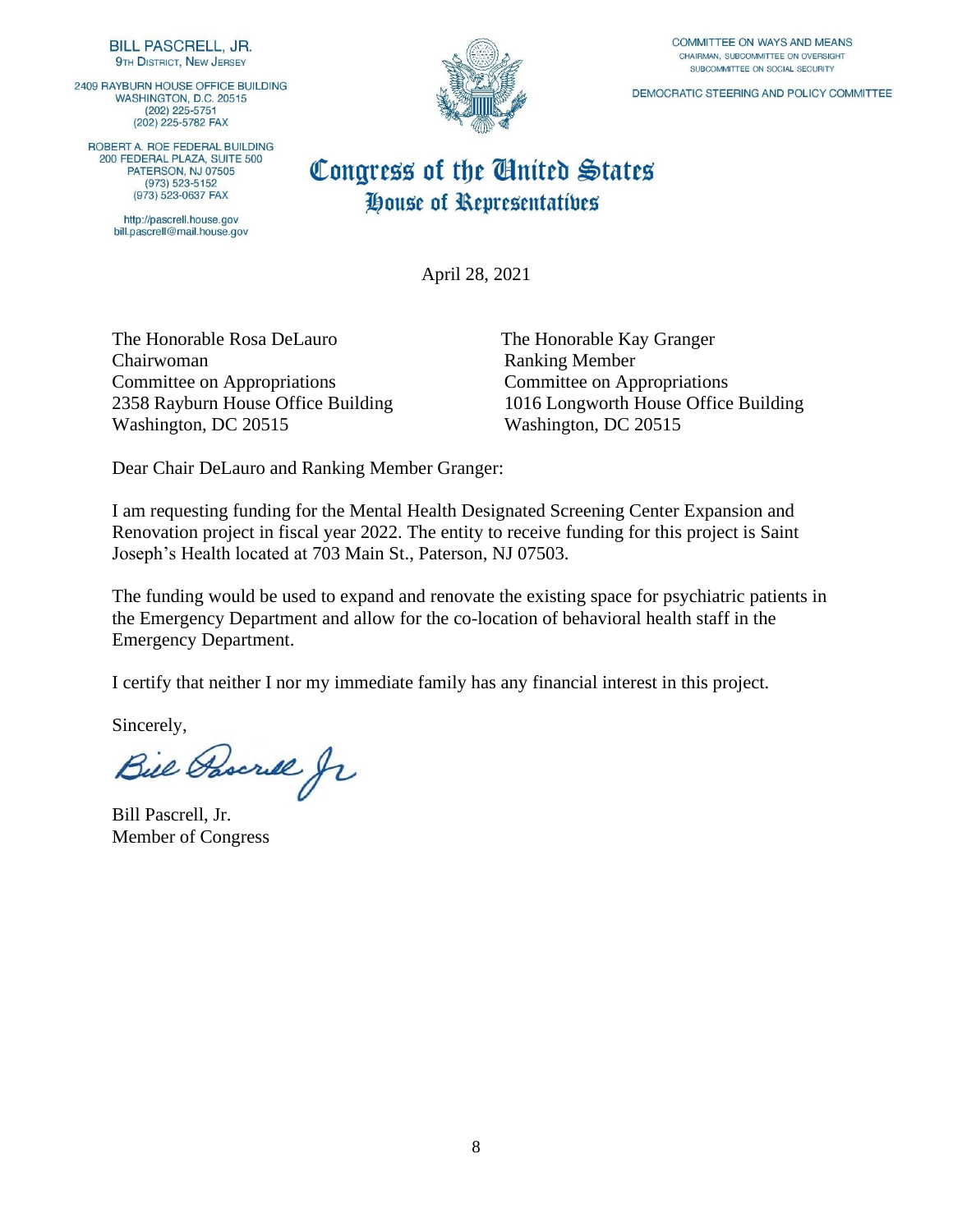2409 RAYBURN HOUSE OFFICE BUILDING WASHINGTON, D.C. 20515  $(202)$   $225 - 5751$ (202) 225-5782 FAX

ROBERT A. ROE FEDERAL BUILDING 200 FEDERAL PLAZA, SUITE 500 PATERSON, NJ 07505 (973) 523-5152 (973) 523-0637 FAX

> http://pascrell.house.gov bill.pascrell@mail.house.gov



COMMITTEE ON WAYS AND MEANS CHAIRMAN, SUBCOMMITTEE ON OVERSIGHT SUBCOMMITTEE ON SOCIAL SECURITY

DEMOCRATIC STEERING AND POLICY COMMITTEE

## Congress of the United States House of Representatives

April 28, 2021

The Honorable Rosa DeLauro The Honorable Kay Granger **Chair** Ranking Member Committee on Appropriations Committee on Appropriations Washington, DC 20515 Washington, DC 20515

H-307 The Capitol 1036 Longworth House Office Building

Dear Chair DeLauro and Ranking Member Granger:

I am requesting funding for the Saddle Brook sewage rehabilitation and improvements in fiscal year 2022. The entity to receive funding for this project is the Township of Saddle Brook, which is located at 93 Market Street, Saddle Brook, New Jersey 07663. The funding would be used to provide required maintenance, repairs, and replacements for the three sewage pumping stations and a gravity sewer interceptor system owned and operated by the Township. I certify that neither I nor my immediate family has any financial interest in this project.

Bill Pascrill Jr

Bill Pascrell, Jr. Member of Congress